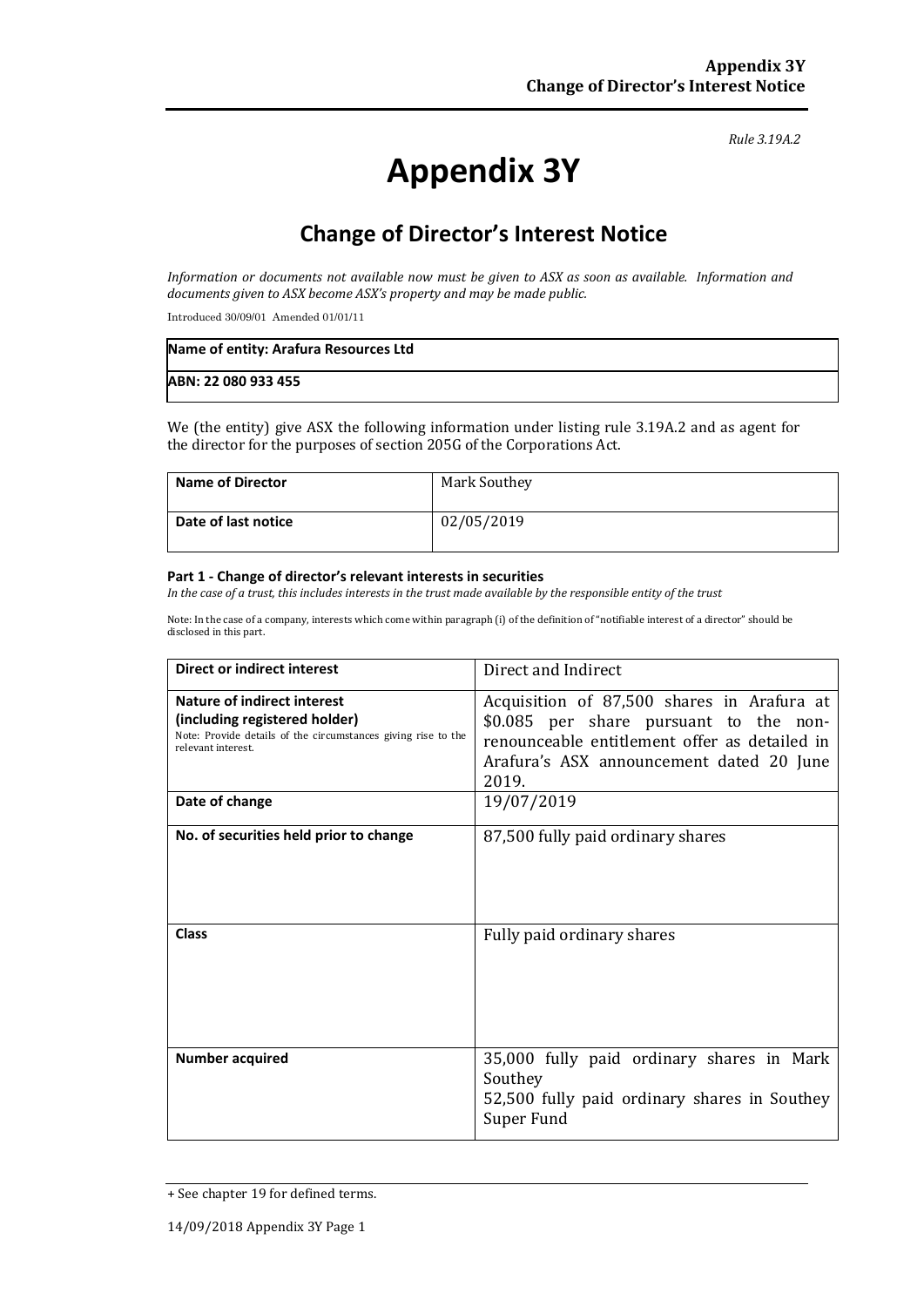| Number disposed                                                                                                                                                            | Nil                                                                                                                                                                                     |
|----------------------------------------------------------------------------------------------------------------------------------------------------------------------------|-----------------------------------------------------------------------------------------------------------------------------------------------------------------------------------------|
| Value/Consideration<br>Note: If consideration is non-cash, provide details and<br>estimated valuation                                                                      | \$7,437.50                                                                                                                                                                              |
| No. of securities held after change                                                                                                                                        | Mark Southey: 135,000<br>fully<br>paid<br>ordinary shares<br>Southey Super Fund: 202,500 fully paid<br>$\bullet$<br>ordinary shares                                                     |
| Nature of change<br>Example: on-market trade, off-market trade, exercise of<br>options, issue of securities under dividend reinvestment plan,<br>participation in buy-back | Issue of 87,500 fully paid ordinary shares<br>pursuant to Arafura's 7 for 20<br>non-<br>renounceable entitlement offer at \$0.085 per<br>share for a total consideration of \$7,437.50. |

#### **Part 2 – Change of director's interests in contracts**

Note: In the case of a company, interests which come within paragraph (ii) of the definition of "notifiable interest of a director" should be disclosed in this part.

| <b>Detail of contract</b>                                                                                                                                                      | N/A |
|--------------------------------------------------------------------------------------------------------------------------------------------------------------------------------|-----|
| <b>Nature of interest</b>                                                                                                                                                      | N/A |
| Name of registered holder<br>(if issued securities)                                                                                                                            | N/A |
| Date of change                                                                                                                                                                 | N/A |
| No. and class of securities to<br>which interest related prior to<br>change<br>Note: Details are only required for a contract in<br>relation to which the interest has changed | N/A |
| Interest acquired                                                                                                                                                              | N/A |
| Interest disposed                                                                                                                                                              | N/A |
| <b>Value/Consideration</b><br>Note: If consideration is non-cash, provide details and<br>an estimated valuation                                                                | N/A |
| Interest after change                                                                                                                                                          | N/A |

### **Part 3 –** +**Closed period**

| Were the interests in the securities or contracts detailed   No |  |
|-----------------------------------------------------------------|--|
| above traded during a $^+$ closed period where prior written    |  |
| clearance was required?                                         |  |

<sup>+</sup> See chapter 19 for defined terms.